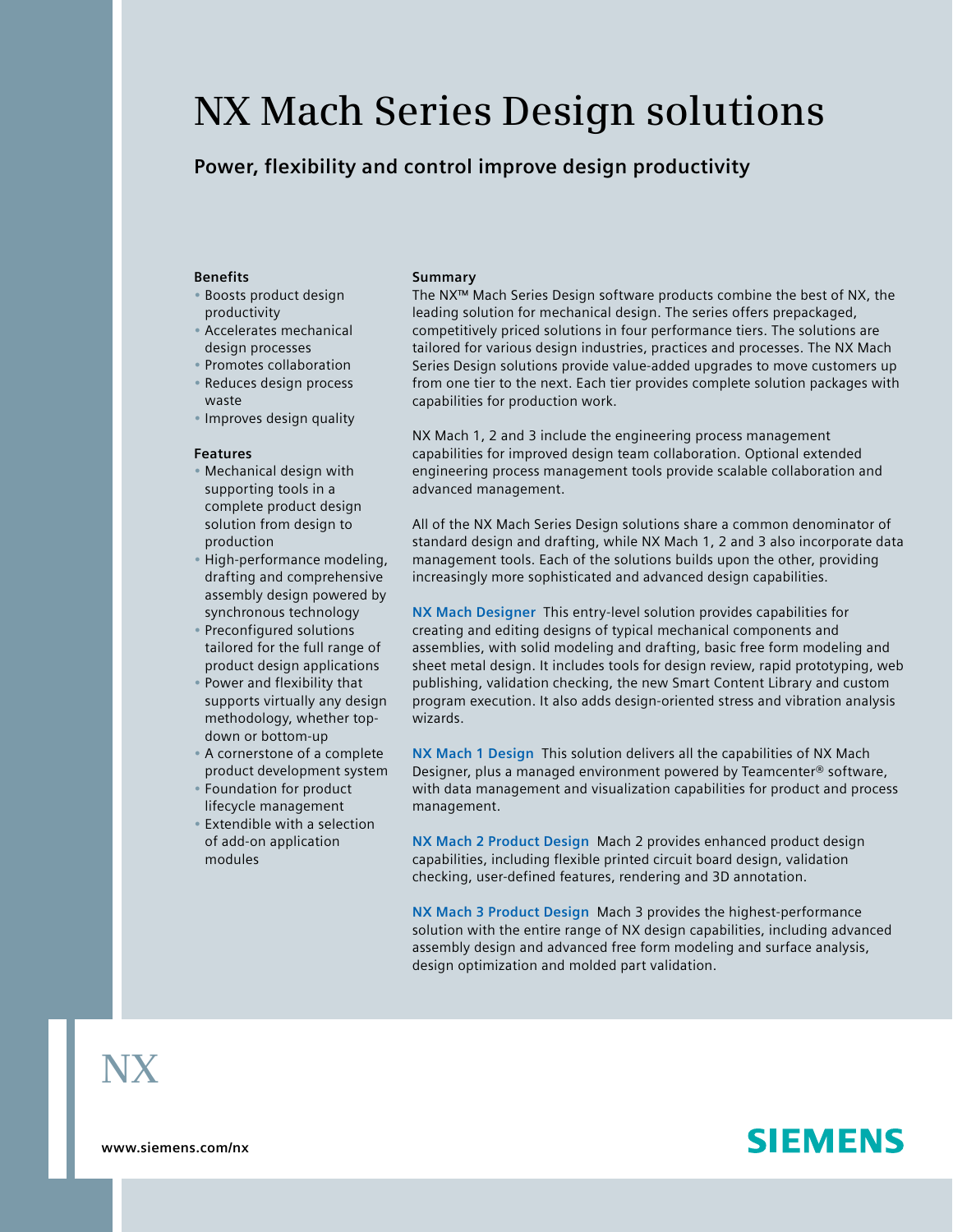# **NX Mach Series Design Solutions**

**Enhancing basic design through production** The NX Mach Series is the comprehensive and scalable digital product development system for Siemens that handles all stages of the product development process from basic design through production.

*The NX Mach Series transforms the product development process and supports dynamic change within organizations by:*

- Increasing innovation throughout the product development process
- Eliminating waste by better utilizing time, material and intellectual resources
- Designing quality in from the beginning

*The NX Mach Series Design solutions offer the following advantages:*

- Unified solution Seamless application integration rapidly propagates changes to product and associated process information
- Engineering process management – Fully integrated, synchronized product data and process knowledge management
- Knowledge-driven automation – Re-use of product and process knowledge across all elements and phases of product development
- Integrated simulation and validation – Comprehensive simulation and validation tools check product performance and manufacturability throughout every step of product development

# **NX Mach Series Design solutions**

| Reference the descriptions that<br>follow for more details                                                                                                                                                                                    | NX Mach<br>Designer | NX Mach 1<br>Design | NX Mach 2<br>Product Design | NX Mach 3<br>Product Design |
|-----------------------------------------------------------------------------------------------------------------------------------------------------------------------------------------------------------------------------------------------|---------------------|---------------------|-----------------------------|-----------------------------|
| Design modeling<br>Solid/feature modeling<br>DesignLogic<br><b>User-defined features</b><br>Assembly design<br>Advanced assembly modeling<br>Basic free form modeling<br>Advanced free form modeling<br>Free form shape design<br>XpresReview |                     |                     |                             |                             |
| Process-specific modeling tools<br>Sheet metal design<br><b>Flexible PCB</b>                                                                                                                                                                  |                     |                     |                             |                             |
| Drafting and annotation<br><b>Drafting</b><br>GD&T, 3D annotation                                                                                                                                                                             |                     |                     |                             |                             |
| Product validation<br>Product and data validation                                                                                                                                                                                             |                     |                     |                             |                             |
| Simulation<br>Stress and vibration wizards                                                                                                                                                                                                    |                     |                     |                             |                             |
| Design utilities<br>Design optimization<br>Data exchange<br>Collaboration<br>Web publishing<br>Rendering<br>Custom program execution<br>Knowledge Fusion and custom<br>wizard execution<br>Rapid prototyping                                  |                     |                     |                             |                             |
| Product and process management<br>Engineering process management                                                                                                                                                                              |                     |                     |                             |                             |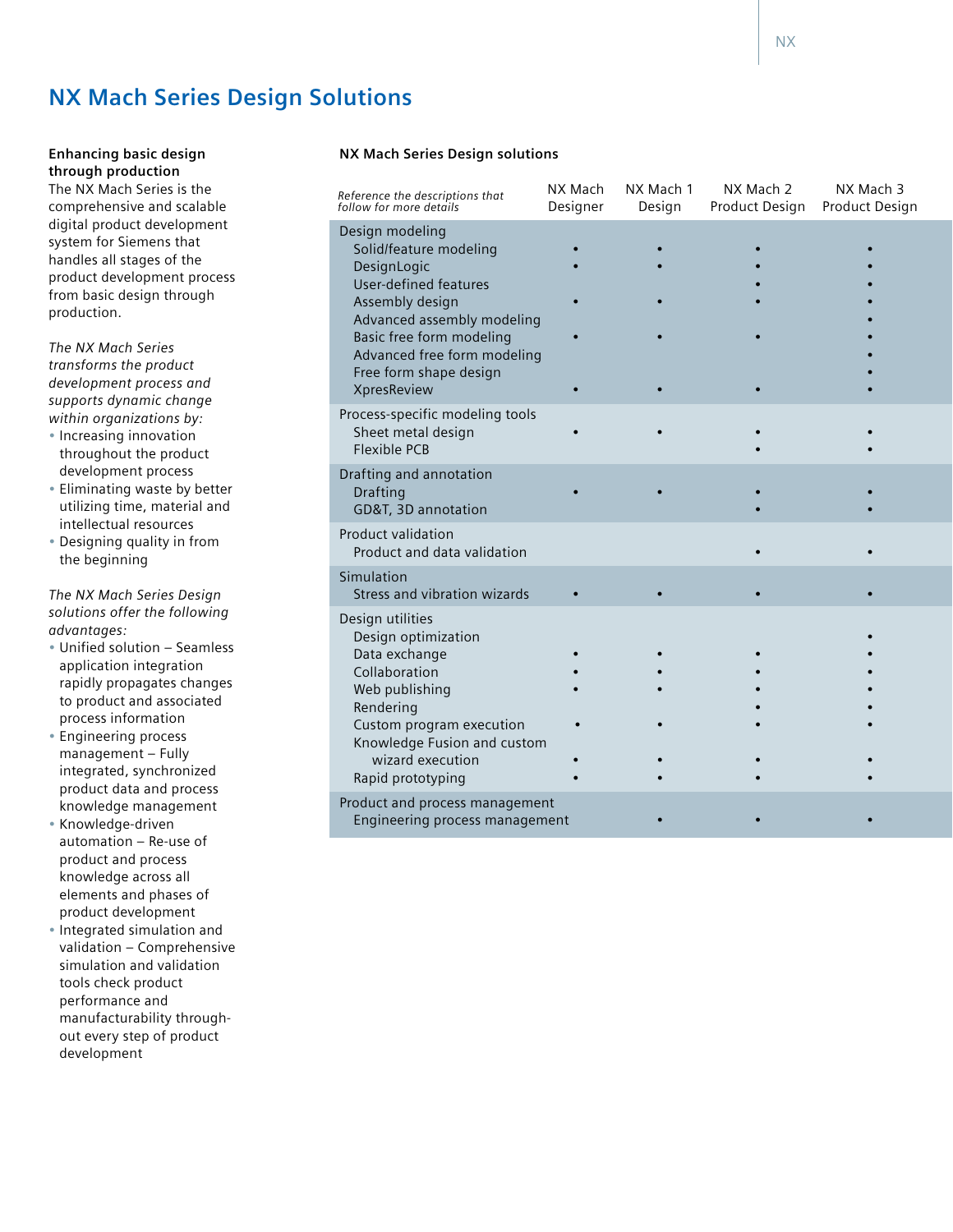# **Mach Series tools**

# **Design modeling**

**Solid/feature-based modeling** Provides core modeling capability to support the creation of 2D and 3D wireframe models, swept and revolved bodies, Boolean operations and basic associative editing.

NX uses a unique approach to 3D design that combines the power of parametric, feature-based modeling with the speed and efficiency of synchronous technology. NX combines this power with traditional feature-based modeling tools that support the creation and associative editing of standard design features such as holes, slots and pockets. Supporting a full range of parametric modeling operations, features can be located relative to any other feature or object and can be instanced to establish associative sets. Feature-based modeling also enables advanced modeling tools for blending, tapering and hollowing to create thin-wall components. Synchronous modeling works with both native and imported geometry, enabling you to directly modify design data from other CAD systems.

**DesignLogic** Enables users to add design intent or knowledge on-the-fly in the form of formulas and expressions. For example, a designer may want to drive the size of a design feature using a formula or mathematical expression. DesignLogic allows rich control of design parameters both at creation time and during future editing.

A powerful set of associative measurements allows a designer to not only use measurements as a tool in sizing and locating new features in the design, but also monitor critical dimensions of a design.

Users can also easily add validation checks to any design parameter or associative measurement. These validation checks can be created on-the-fly or can be linked to external sources of design requirements,



*Synchronous technology in NX Mach Series Design solutions combines the best of both constraintbased and history-free modeling.*

such as Excel spreadsheets. Validation checks help notify a designer if the value of a model expression ever strays from appropriate limits. Thus, DesignLogic helps a designer create smarter, self-checking designs that meet design requirements.

**User-defined features (UDFs)** Provides an interactive means to capture and store families of features for easy retrieval and editing. They let users take an existing associative solid model, created using



*The core assembly design tools in all NX Mach Series Design solutions support design in the assembly context with navigation and interpart relationships.*

standard NX modeling tools and establish relationships between parameters, define feature variables, set default values and decide the general form the feature will take when started. Existing UDFs reside in a library that can be accessed by anyone using the Features Modeling application.

**Assembly design** Supports "top-down" and "bottom-up" assembly modeling. It provides for rapid navigation of the assembly hierarchy and allows direct access to the design model of any component or subassembly. It supports the "design in context" approach where changes can be made to any component of the design model while working in the context of the assembly.

NX Mach Series Design includes tools for building and manipulating assembly structures. The use of interpart relationships enables the creation of parametric assemblies which capture and preserve the designer intent whenever changes are made.

Assemblies can be easily traversed using the assembly navigator in conjunction with intelligent component searching capabilities. NX assemblies also include support for the creation and use of flexible assemblies and parts enabling different sizes and configurations of components such as springs and pistons.

# **Advanced assembly modeling**

The advanced assembly modeling capabilities in NX Mach 3 Product Design enable you to simplify components or subassemblies into a single lightweight solid, to enclose assembly geometry in an envelope of planar faces, to partition assemblies into meaningful regions, and to manage weight and other mass properties of components and assemblies.



*NX Active Mockup enables design in the full assembly context, even with multi-CAD data.*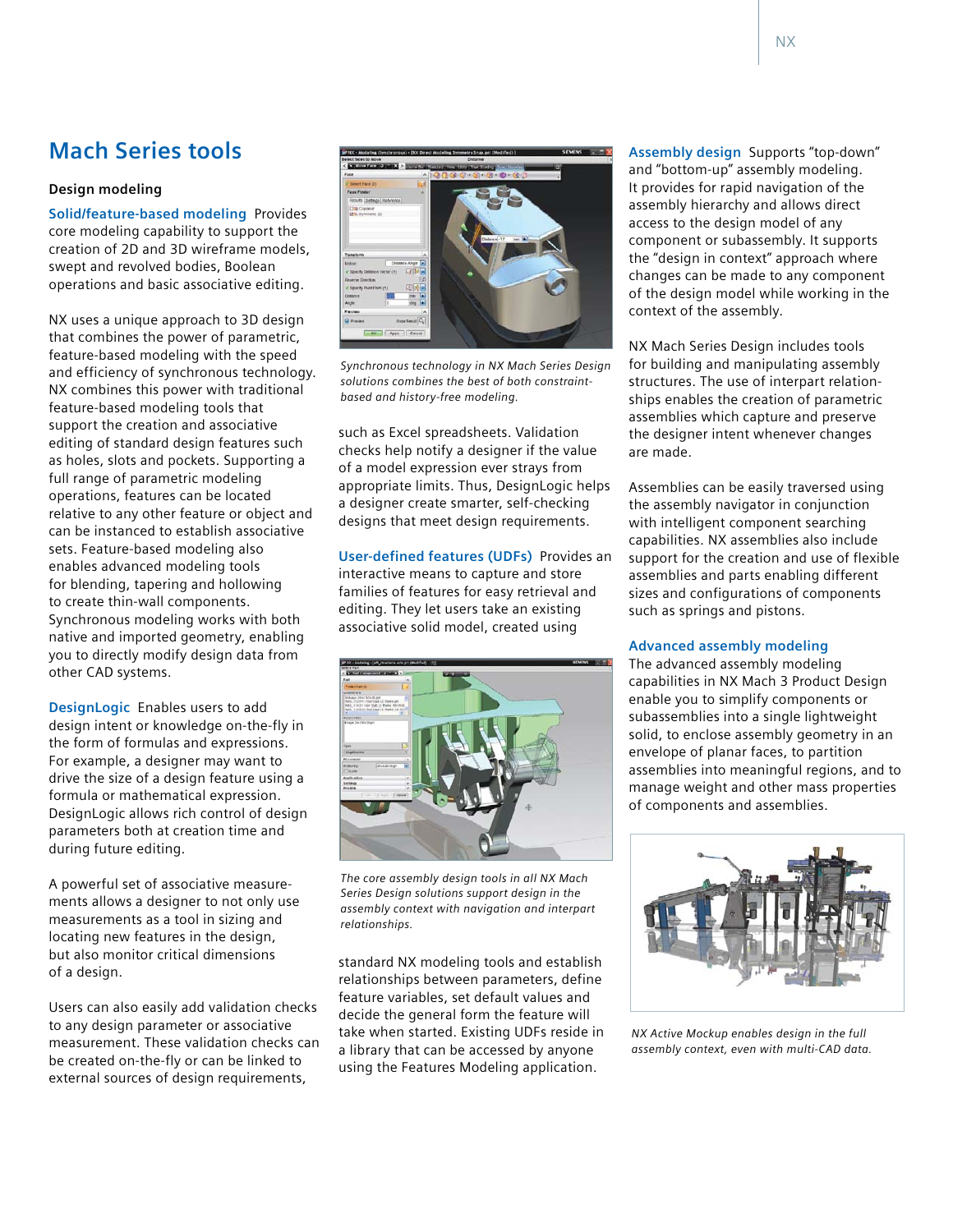**Active mockup** Extends the toolset for building, editing and evaluating assembly models. It is especially useful for users working with large assemblies, but it also helps improve the productivity of most users who work regularly in an assembly context.

Component filtering techniques allow users to quickly identify and load the components of relevance to their current task, avoiding unnecessary delays and screen clutter caused by loading irrelevant components.

Active mockup also provides extra flexibility by embedding the de facto standard JT™ data format into NX. This improves the performance and memory efficiency of loading and designing in the context of massive assemblies. Assembly enveloping techniques enable the user to represent major subassemblies as simplified abstractions to further reduce assembly load times and avoid the display of unwanted or proprietary interior detail. The sophisticated clearance analysis and weight management tools provided in advanced assemblies are also optimized or analyzing potential problems with fit, clearance and mass properties.

**Basic free form modeling** Provides the shape modeling application that supports the creation of complex surface and solid models.

Basic free form modeling capabilities include:

- Create solids from sheets
- Basic sweeping along curves
- Proportionally developed shapes using 1, 2 and 3 rail methods
- Lofting ruled, curve mesh, lofted shapes using standard conic methods; and meshes of points and curves
- Special surface creation surface extension and n-sided, bounded plane offset



*NX Mach Series Design solutions offer several levels of free form surface modeling tools.*

- Surface manipulation tools surface
- extension and surface normal control
- Body-based trimming
- Surface trimming using curves

# **Advanced free form modeling**

Extends surface modeling to include complex filleting, blends and transition surfaces. Guided assistance accelerates the creation of solids from sheets, and the software also helps create surfaces from external point, poles and point cloud data. It includes general-purpose design and manufacturing sweeps and flanges, including dynamic law extensions, silhouette flanges, ribbons and sectional sweeps. Designers can shape surfaces by direct point and pole manipulation, and with boundary, degree and stiffness controls. Surfaces can be trimmed, extended, offset, combined, divided or enlarged. Advanced surface analysis tools provide real-time graphical feedback that assists in analytical and visual evaluation of surface quality.



*NX Mach Series Design solutions include processspecific modeling for straight-brake sheet metal components.*

**Free form shape design** Enables designers to create conceptual surfaces for quickly capturing initial design intent, as well as creating and editing curves directly on surfaces. It has direct surface modeling capabilities that maintain associative surface boundary controls ranging from G0 to G3. Styled sweeps associatively sweep profile curves along multiple guides, and advanced surface trimming creates cut surfaces independent of

# **Process-specific modeling tools**

original surfaces.

**Sheet metal design** Provides a solidsbased application that is focused on design for manufacturing of sheet metal parts. Users can create sheet metal component models using feature-based design tools for tabs, flanges and other typical features. They can define forming tables and bend sequence tables, and reform the solid model taking into account material deformation properties. The sheet metal tools generate accurate flat pattern data for downstream applications from solids, sheets and wireframe geometry.

# **Flexible PCB design**

**Flexible printed circuit design** Provides an environment that facilitates the design of both flexible and rigid printed circuits. Based on workflows common to the design of printed circuit boards, NX Flexible Printed Circuit Design helps designers model printed circuits rapidly and accurately in the context of an assembly and send the outlines to manufacturing or to an ECAD system for further refinement. The printed circuit model developed in NX can be checked for clearances and tolerances, and then the finished board model can be transferred to an ECAD system for further refinement, such as component placement or circuit trace or layer development.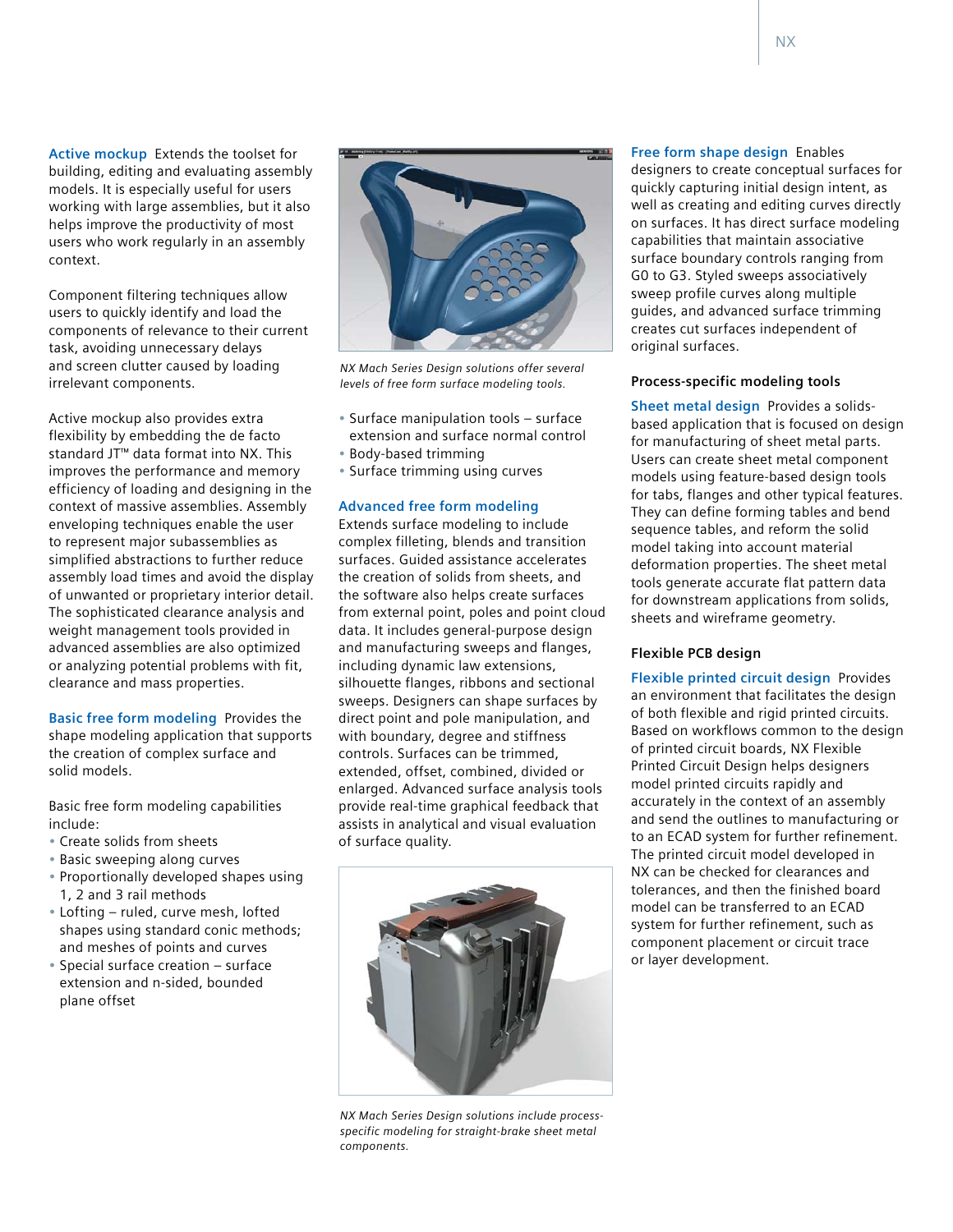

*Production drafting accelerates creation of engineering drawings that are dynamically associated with the 3D model.*

# **Drafting and annotation**

**Drafting** Includes tools to automate and streamline engineering drawing production. Drawings are associative to models, so model changes automatically update and are reflected in related drawings. Drafting capabilities include dimensioning, symbols, tabular notes, sheet layout and placement of standard orthographic and auxiliary views, automatic view creation from the 3D model, hidden line processing and automatic parts list generation. Templates that include drawing borders and view layouts can be dragged and dropped into models to automate much of the work associated with manually created drawings. Drafting tools can be configured to comply with the drawing standard selected by the user – ANSI, ISO, JIS, DIN, GB and ESKD.

**3D annotation** Allows an organization to store all manner of geometry, tolerance and dimensioning information directly within the 3D model, rather than on a 2D drawing. NX offers a 3D annotation tool that captures and associates product and manufacturing information (PMI) to the 3D model, and which complies with all the major concepts and requirements defined in the standard for 3D product definition (ASME Y14.41 and ISO 16792 TC 10).



*NX Mach 2 and Mach 3 Design solutions include advanced geometric dimensioning and tolerancing, plus 3D annotation tools for adding process and manufacturing information to the model.*

PMI supports the creation of dimensions, tolerance features, weld and surface symbols, material specification notes, part identification labels and a number of other manufacturing and process-related annotation. Because the PMI is created in the 3D CAD model and directly associated to objects in the part, the information can be easily re-used by a number of downstream processes, from the 2D drawing to final article inspection and buyoff. Incorporating PMI during the design process can enhance and shorten the design cycle through better communication, fewer errors, streamlined design and manufacturing processes and faster change management.

**Geometric dimensioning and tolerancing (GD&T)** Provides the integral component of any 3D annotation environment that supports the creation of standards-compliant GD&T symbology. PMI in NX provides GD&T 3D annotation tools to create datums, feature control frames and geometric dimensions and symbols that are compliant with industry tolerancing standards. The GD&T functions are contained in every PMI license.



*Product validation tools in NX Mach 2 and 3 Design solutions assure quality by checking parts, assemblies and drawings for compliance with industry or company design standards.*

## **Product validation**

**Validation** Validates product designs with a model quality assurance checking utility, NX Check Mate, that evaluates parts, assemblies and drawings to check that:

- Files comply with corporate data quality standards
- Best practices for modeling and assemblies have been employed
- Drawings comply with international standards and corporate documentation best practices
- Poor quality geometric data imported from other systems is quickly uncovered and remedied before it becomes a larger problem (for example, mismatched edges, tiny gaps in faces and nonmanifold conditions common in lower-precision modeling tools).



*NX Mach 3 Design solutions include molded part validation that checks draft angles, undercut areas, sharp angles and wall thickness to ensure moldability.*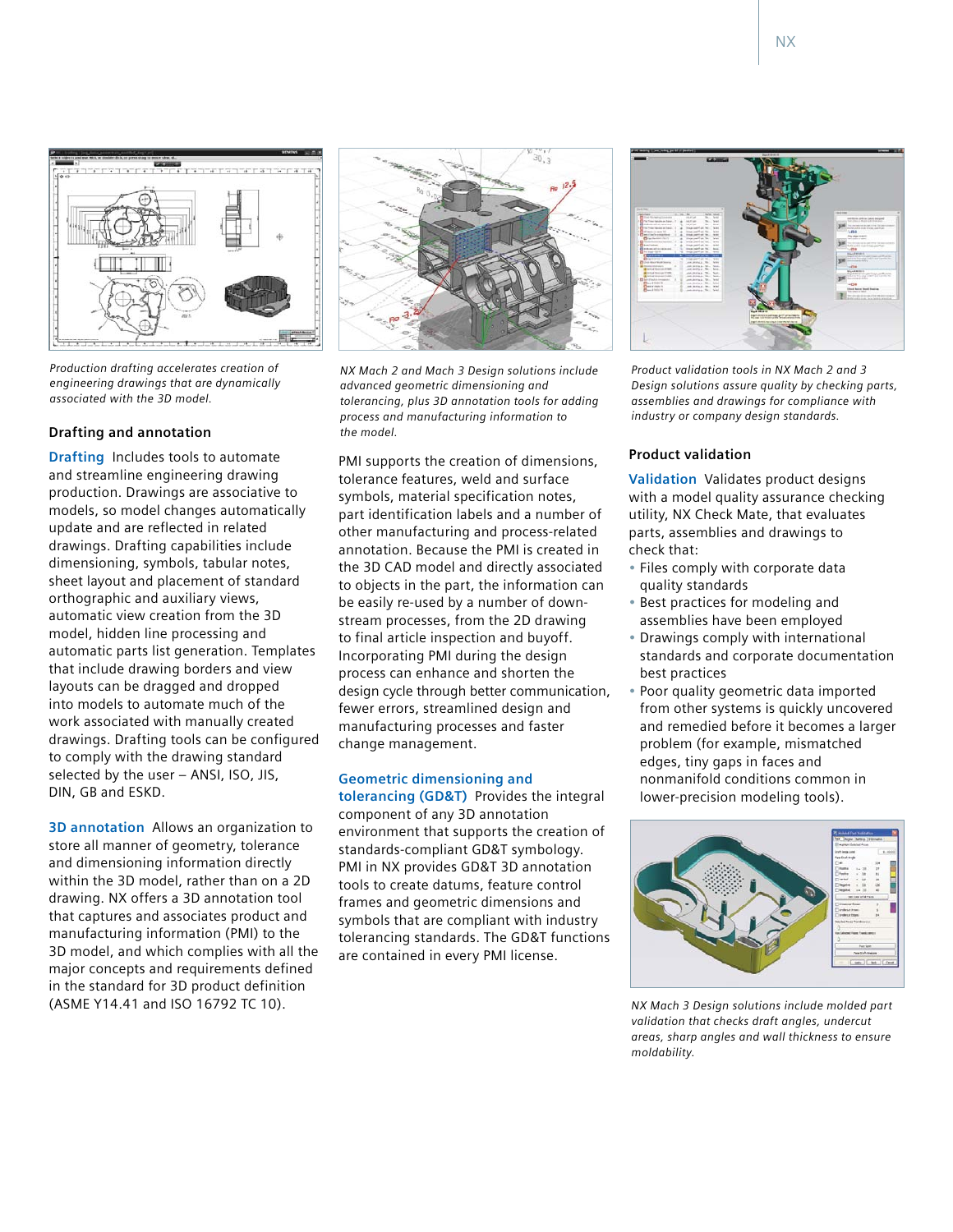

*NX Mach 3 Design solutions include design optimization that identifies key design parameters and ensures that products best meet their design objectives.*

Companies can use the validation checking results to establish product quality metrics and pre-emptively head off quality issues in the earliest stages of the development process.

Validation checks embedded in a design can also help notify a designer if the value of a model expression ever strays from within appropriate limits. These validation checks can be created on-the-fly or can be linked to external sources of design requirements, such as Excel spreadsheets.

**Molded part validation** Enables designers to check the draft of a part, even if they know virtually nothing about mold design. NX analyzes parts and automatically provides designers with information about draft angles, undercut areas, sharp corners, small radiuses, etc. It provides designers with an easy visual check of core and cavity sides that does not require any special analysis or knowledge of mold design.

By detecting errors early, designers can avoid the time-wasted back-and-forth that occurs when the tooling department or supplier discovers that a part can not be molded as designed.

Validation capabilities include:

- Examining face properties with the ability to color faces for several conditions and types of analysis
- Additional validation information for optimizing mold production and part manufacturability

### **Design optimization**

**Optimization wizard** Helps users understand which design parameters are really key to their design objectives. Users identify candidate variable design parameters and a design goal. The wizard then applies sensitivity and filtering tools together with engineering constraints to identify the more critical design parameters and then optimize them. The step-by-step wizard provides design engineers with a method to ensure that their product designs are fully optimized to best meet their design goals. It also lets designers and engineers capture engineering requirements, automate the exploration of design alternatives and automatically identify optimized solutions.

# **Design utilities**

**Data exchange** Provides data exchange capabilities that include the most commonly used translators needed to bring data into and out of NX including IGES, STEP AP203, STEP AP214, DXF/DWG and 2D exchange. These translators include geometry repair and simplification capabilities to ensure the most useful data possible. All of the translators can be run externally from NX or directly inside NX from "File Import/Export" and "File Open/ Save As" or from the command line, making them customizable to any workflow.

SALTERS TO A GRANDER



*All Mach Series Design solutions include XpresReview, an ad hoc design collaboration utility that packages designs and related information for email and viewing outside the NX design environment.*

**Collaboration** Provides collaboration functions, powered by Teamcenter software, that enable customers to share designs, hold working design conference sessions and conduct design reviews. For ad hoc design reviews, packaged files of lightweight design models and related documents are created and then can be distributed via e-mail and viewed outside the NX environment with the XpresReview viewer.

**Web publishing** Enables users to publish design data to the web with an HTML publisher for creating detailed documentation for component parts or assemblies based on information in NX part files. Web publishing uses template files that contain both HTML and special NX embedded commands. These commands extract information from a design file and write it to an HTML file that can be read universally.